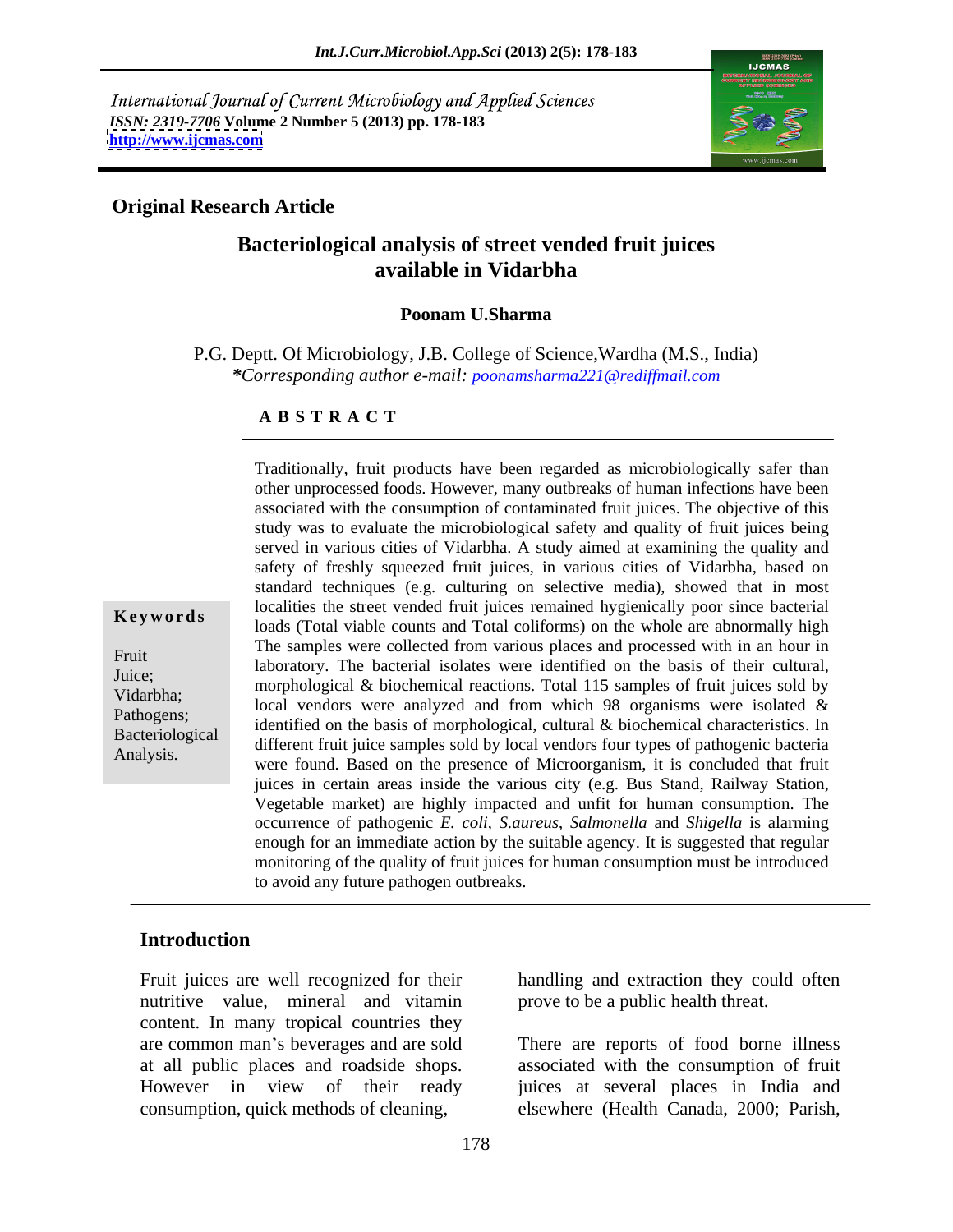1997; Sandeep *et al*., 2001). Sources of nutritional richness of fruit juices makes contamination however vary. Most fruits the product good medium for microbial contain bacterial counts up to  $1.0 \times 105$  growth, vehicle of food borne pathogens  $CFU/cm<sup>2</sup>$  on their surface (Splittstosser, 1979; Harrigan 1998). Improper washing juices contaminated at any point of of fruits add these bacteria to extracts processing could be the source of leading to contamination. In addition, use infectious pathogens. Study conducted on of unhygienic water for dilution, dressing the microbiological safety of some fruit with ice, prolonged preservation without<br>refrigeration, unhygienic surroundings refrigeration, unhygienic surroundings orange juices. The prominent pathogens often with swarming houseflies and fruit involved in un-pasteurized juice outbreaks flies and airborne dust can also act as have been identified as *E. coli*, *S. aureus,* sources of contamination. Such juices *Shigella* and *Samonella* spp. The objective have shown to be potential sources of of this study was, therefore, to evaluate the bacterial pathogens notably *E.coli*  O157:H7, species of *Salmonella*, *Shigella*  microbiological safety of some fruit juices and *Staphylococcus aureus* (Buchmann *et al*., 1999; Ryu *et al*., 1998; Uljas *et al*., 1998; Sandeep *et al*., 2001).

Although the infectious dose for these **Sample Collection** contaminating bacteria in fruit juices is not yet well established, based on the Total 115 (105 locally made and 10 standards provided for drinking water branded) fruit juice samples were collected (ICMR, 1975; ISI standards, 1973; WHO, from various places of Wardha, Yavatmal, 1984; Gray, 1994; USA, EPA, 1999), the Amravati, Bhandara, Akola, Chandrapur numbers required to cause illness could be & Gondia. During the study, 5 locations in low particularly with reference to faecal the city catering to different age groups coliforms and streptococci. In various and communities were chosen for cities of vidarbha such as Wardha, collection of samples. These are: Area 1, yavatmal, Amravati, Bhandara, Akola, Bus stand, 2, Railway station, 3, Vegetable Chandrapur and Gondia sample was Market, 4, Main Market and 5, Civil collected. There is always a great demand for fresh fruit juices. Being tropical in juices were picked up from at least 3 street location hot weather continues for a fruit juice vendors in each zone where the greater part of the year (February-July) sale was 50-100 each/day. 5 varieties of increasing the need for these commodities. fruit juices namely orange, apple, mango, The consumption of fruit juices could have pineapple and lime were chosen based on both positive and negative effect on the the consumer demand. All samples were part of consumers. Fruit juices processed collected in sterile containers kept at  $4^0C$ under hygienic condition could play and analyzed within an hour after important role in enhancing consumer's health through inhibition of breast cancer, congestive heart failure (CHF), and urinary tract infection (2, 3). In absence of

on their surface (Splittstosser, and associated complications (1). Fruit juices showed *Salmonella* in apple and physico-chemical quality and being served in various cities of Vidarbha.

# **Materials and Methods**

### **Sample Collection**

and communities were chosen for Hospital region. Samples of fresh fruit  ${}^{0}C$ procurement.

#### **Sample analysis**

good manufacturing practice, however, the For analysis 25 ml of the sample was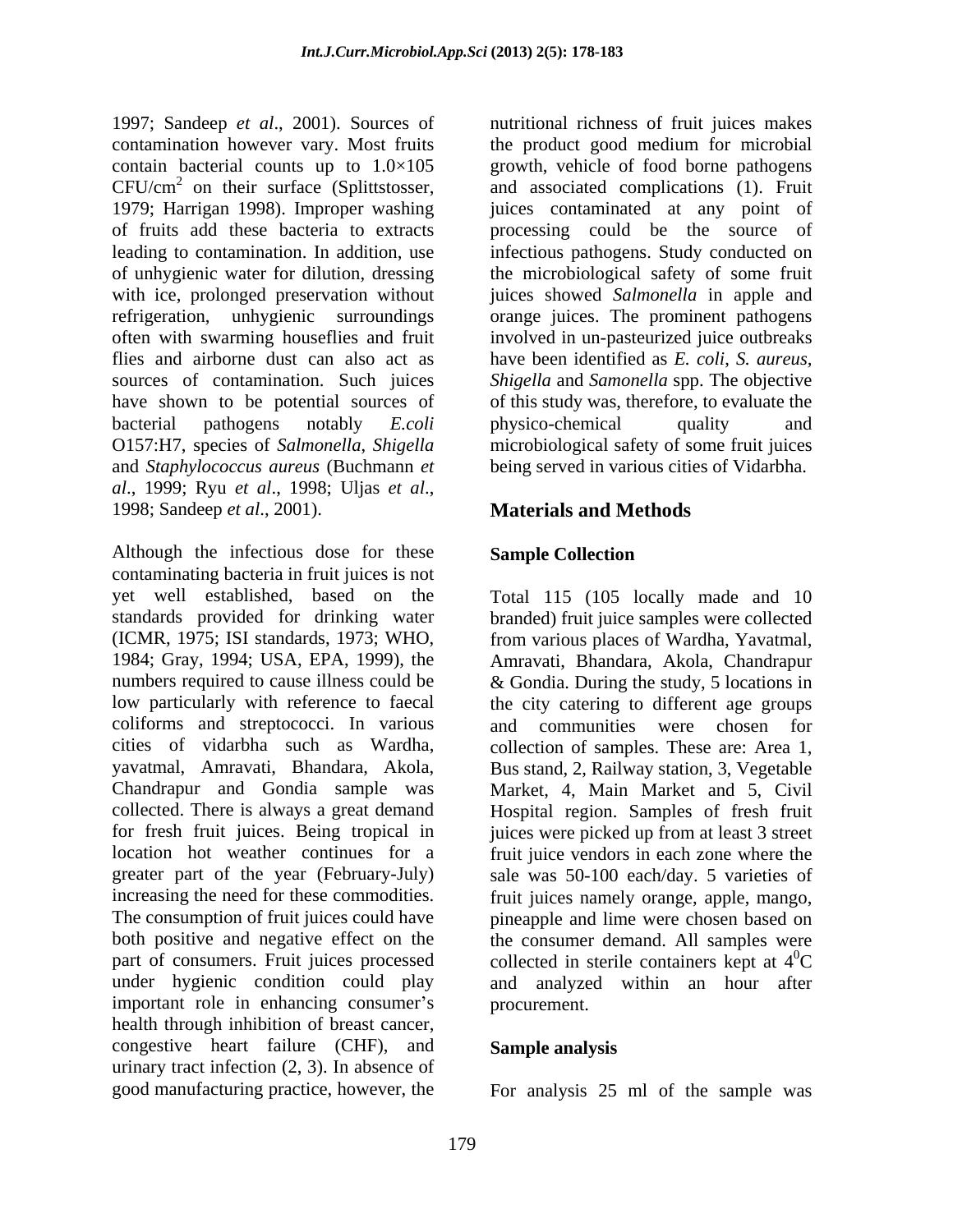diluted as 1:10 with 250 ml of buffered Chloramphenicol (CH)  $(20 \Box \mu g)$ , peptone water and was filtered through Ciprofloxacin  $(CPX)$  (10 $\Box$ g),

### **Enrichment for** *Salmonella*

In case of *Salmonella,* fruit juice sample was enriched in the ratio of 1:10 in selective Tetrathionate broth by incubating at 37°C for 24 hrs(Ven kessel *et al*., 2004).

microbiology Laboratory were plated on  $\qquad$  moderate temperature 10-15<sup>0</sup>C, pH Mac-Conkey agar and incubated at  $37^0C$  $10<sup>5</sup>$  per milliliter. Identification of pure

performed using the Kirby-Bauer disc Figure.1 Over all 93.31% (98/105) of the

The resistant pattern of each strain to the commonly used antibiotics was determined and the concentrations used to (S)  $(30\mu$ g), Norfloxacin (NB)  $(30\mu$ g),

sterile Whatmann No. 1 filter paper to Amoxicillin/clavulanate (25µg),Pefloxacin remove the solid particles if any.  $100 \mu l$  of (PEF)  $(10\mu g)$  and Tarivid  $(OFX)$   $(30\mu g)$ filtrate was used for inoculation. using disc diffusion method according to Chloramphenicol (CH)  $(20 \Box \mu g)$ , Ciprofloxacin  $(CPX)$  (10 $\Box$ g), (NCCLS, 2001).

# **Results and Discussion**

## **Preliminary phyto chemical screening**

**Bacterial isolation and antimicrobial** pathogenic bacteria and the 10 fruit juice **susceptibility testing** samples of reputed company were free Fruit juice samples received at the fruit juices were normally supplied at <sup>0</sup>C varying between 3.8 and 7.6 depending on for 24 hours. . A significant bacterial count the type of the fruit. For consumption raw was taken as count equal to or in excess of juices are normally diluted at 1: 0.1-1.0 per milliliter. Identification of pure ratio with water. For example orange and isolates was done by observing lime has 1:1 water, pineapple and apple 1: morphological, cultural and biochemical 0.5 & 0.3 and Mango 1:0.1.Consistency of characters according to Cheesbrough the juices varied from totally pulpy nature (2002,2004). The isolates were identified (Mango) to watery condition (orange). A by Bergey's Manual for Determinative total of 115 (105 locally made and 10 Bacteriology (Bunchanan and Gribbons, branded) samples were examined. A 1974). Summarized account of the results Antibiotic sensitivity testing was of locally made juices is given in Tables 2; diffusion method. Determining sensitive samples (locally made) examined showed and resistant bacteria to antibiotics by pathogen contamination. Pathogenic *E.coli* measuring the diameter of inhibition zone was seen in 33.33%, *Shigella* in 17.14%, by mm and then compared with the *S. aureus* in 23.80%, *Salmonella* in standard diameters that installed in the 19.04% of the samples. Observations also standard scales. showed that pathogenic bacterial counts Out of 115 samples, 105 locally made fruit juice samples showed the presence of from pathogenic organisms (Table1). The moderate temperature  $10-15^{\circ}C$ , pH obtained for the microbiological analysis Figure.1 Over all 93.31% (98/105) of the were significantly high in pineapple, orange, lime followed by mango.

detect antibiotic sensitivity of the bacterial water used for dilution. High pH, high isolates include: Gentamicin (CN) (10µg), ambient temperatures  $(> 28^{\circ}C)$  appeared Amoxicillin (AMX) (30µg), Streptomycin to favour the bacterial growth and reduce Perhaps attributable to the quantity of the shelf life of the juice.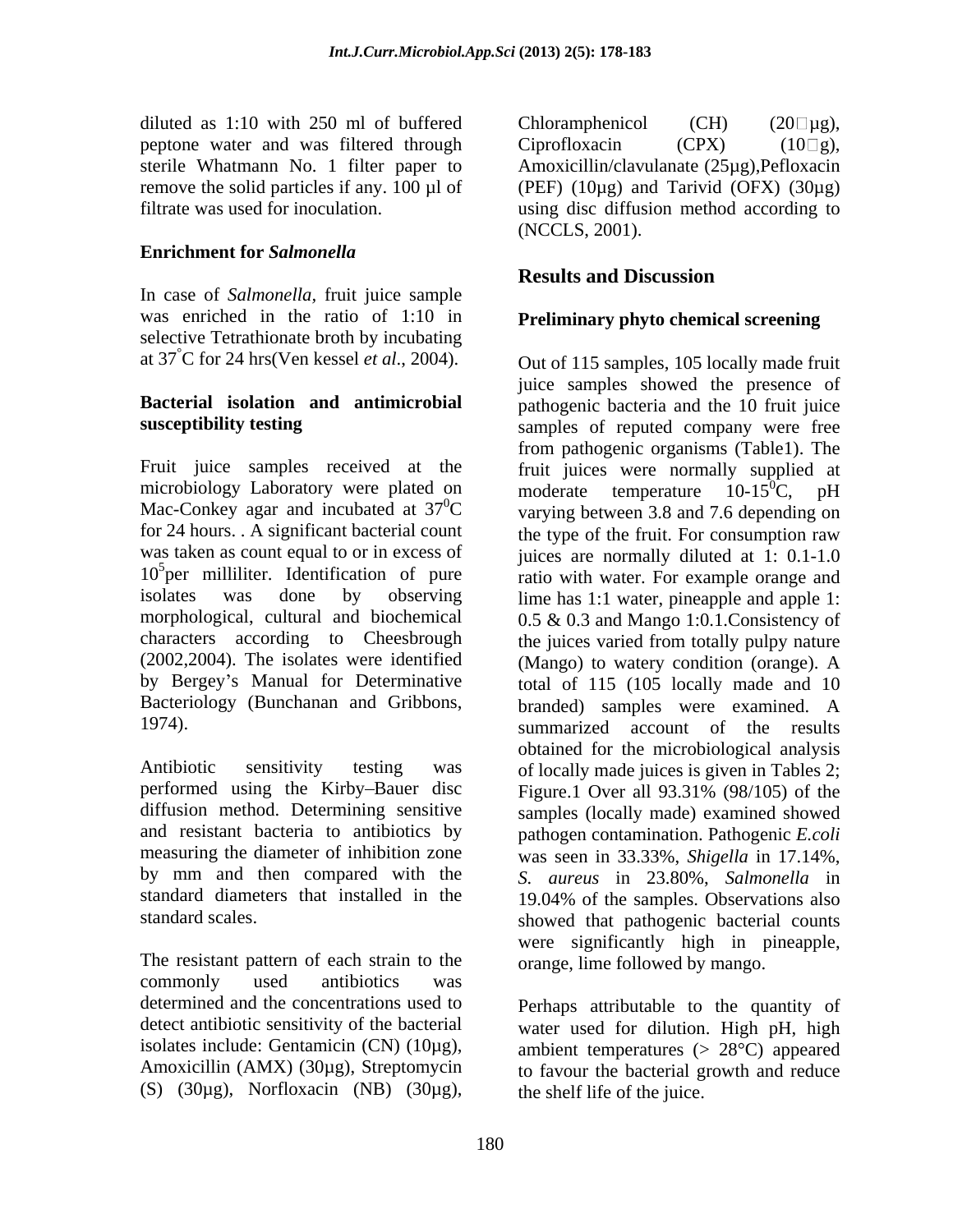| <b>Total</b>       |              | Contaminated |              | <b>Non Contaminated</b> |
|--------------------|--------------|--------------|--------------|-------------------------|
| <b>Fruit Juice</b> | Local        | Company      | Local        | <b>Company</b><br>___   |
| Sample             | <b>Brand</b> | <b>Brand</b> | <b>Brand</b> | <b>Brand</b>            |
| 115                | 105          | •∪           |              | - -                     |

**Table.1** Organisms Isolated from Fruit Juice Sample available in Vidharba

**Table.2** Average Percentage of Microorganisms in Fruit Juices sold by Local Vendors

| <b>Isolated food<br/>poisoning Bacteria</b> | <b>No. of Isolates</b> | Percentage |
|---------------------------------------------|------------------------|------------|
| .colt                                       |                        | 33.33 %    |
| nigelli                                     |                        | 17.14 %    |
| <i>S.aureus</i>                             |                        | 23.80%     |
| Salmonella                                  |                        | 19.04 %    |
| Total                                       |                        | 93.31 %    |

**Figure.1** Average Percentage of Microorganisms in Fruit Juices sold by Local Vendors

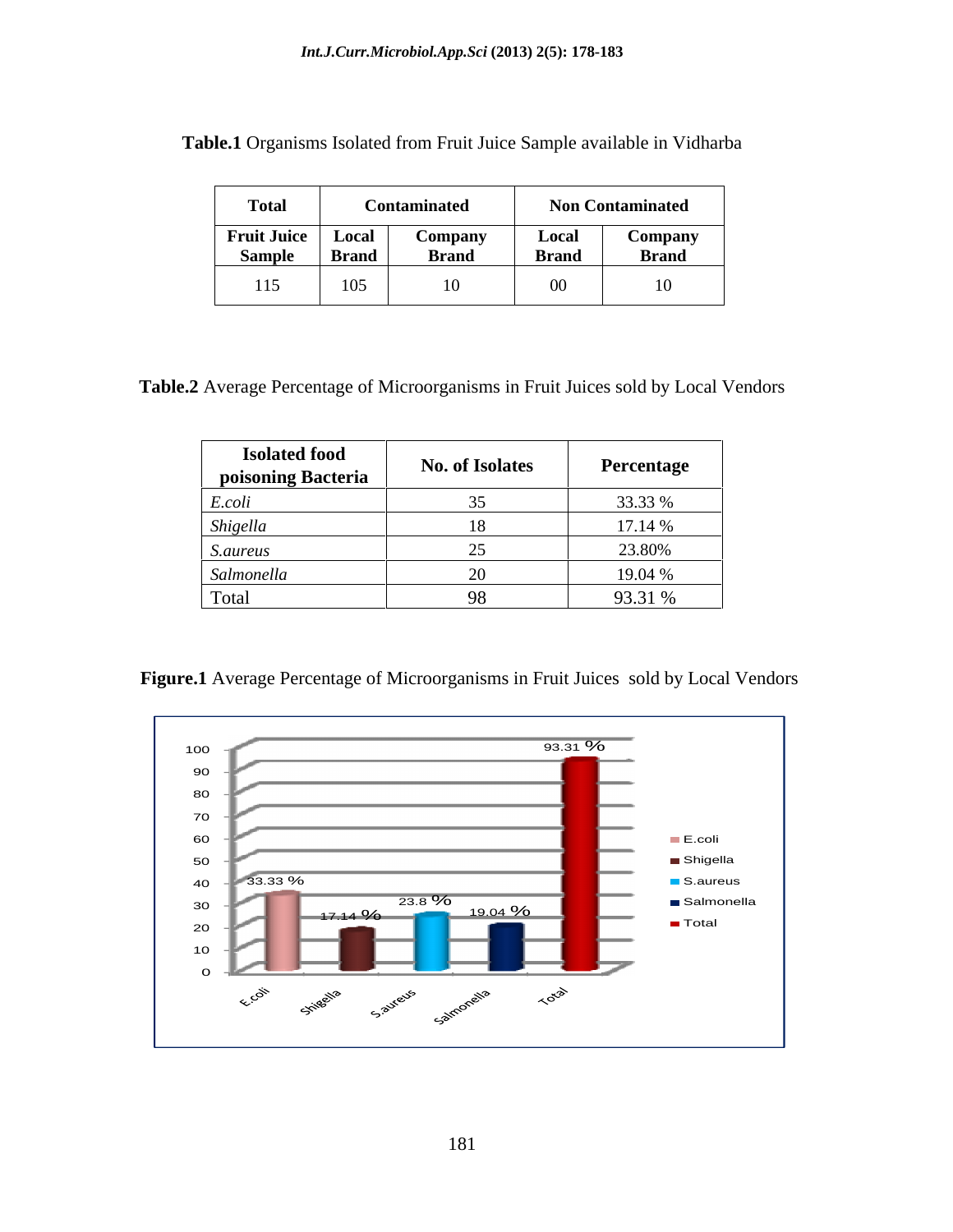| No. (%) of Resistant of Strains |        |          |                 |            |  |
|---------------------------------|--------|----------|-----------------|------------|--|
| <b>Antimicrobial Agent</b>      | E.coli | Shigella | <i>S.aureus</i> | Salmonella |  |
| Septrin                         | 70     | 90       | 71.8            | 69.2       |  |
| Chloramphenicol                 | 30     | $00\,$   | 28.2            | 92.3       |  |
| Norfloxacin                     | 10     | $00\,$   | 25.6            | 30.8       |  |
| Ciprofloxacin                   | $00\,$ | $00\,$   | 30.8            | $00\,$     |  |
| Amoxicillin                     | 70     | 70       | 55.1            | 69.2       |  |
| Amoxicillin/Clavulanate         | 70     | 30       | 7.7             | 77         |  |
| Gentamicin                      | 60     | $00\,$   | 11.5            | 84.6       |  |
| Pefloxacin                      | 70     | 20       | $00\,$          | 7.7        |  |
| Ofloxacin                       | 20     | 20       | 16.7            | 23.1       |  |
| Streptomycin                    | 80     | 10       | 10.3            | 77         |  |

**Table.3** Antibacterial Sensitivity pattern of Pathogenic Bacteria

Area wise, juices obtained from localities appeared clean and safe for human fruit juices in many parts of the city showed contamination.

It is contended that contamination is mainly due to poor quality of water used for dilution as well as prevailing unhygienic conditions related to washing of utensils and maintenance of the premises. The location by the side of a busy road with heavy vehicular traffic (airborne particles) and over crowding seem to add to the contamination. Such locations should be avoided for laboratory for conduct this study. establishing a street vended juice shop.

1,2 and 3 (Bus stand, Railway Station and vended juice shops and the occurrence of vegetable market) showed high pathogenic *E. coli*, *Shigella, S. aureus* and contamination. For comparison and as *Salmonella* is alarming enough for an controls a parallel study was undertaken immediate action by the suitable agency. on canned and preserved fruit juices sold These pathogenic organisms have also in the market. The results showed that shown to be highly resistant to antibiotics there is no bacterial growth and the juices tested, indicating a possible cause of consumption .Over all the results of the monitoring of the quality of fruit juices for study indicate that all street vended fresh human consumption must be introduced to Lack of sanitary conditions in street public health hazards (Table 3). Regular avoid any future pathogen outbreaks.

#### **Acknowledgement**

We wish to acknowledge the sincere contributions of the following people: Street fruit juice vendors of Vidarbha of different cities for giving fruit samples for bacteriological analysis. Mr. Wagh (Head of department) for his moral support and Dr. Om Mahoday, Principal of J.B. College of Science for providing the